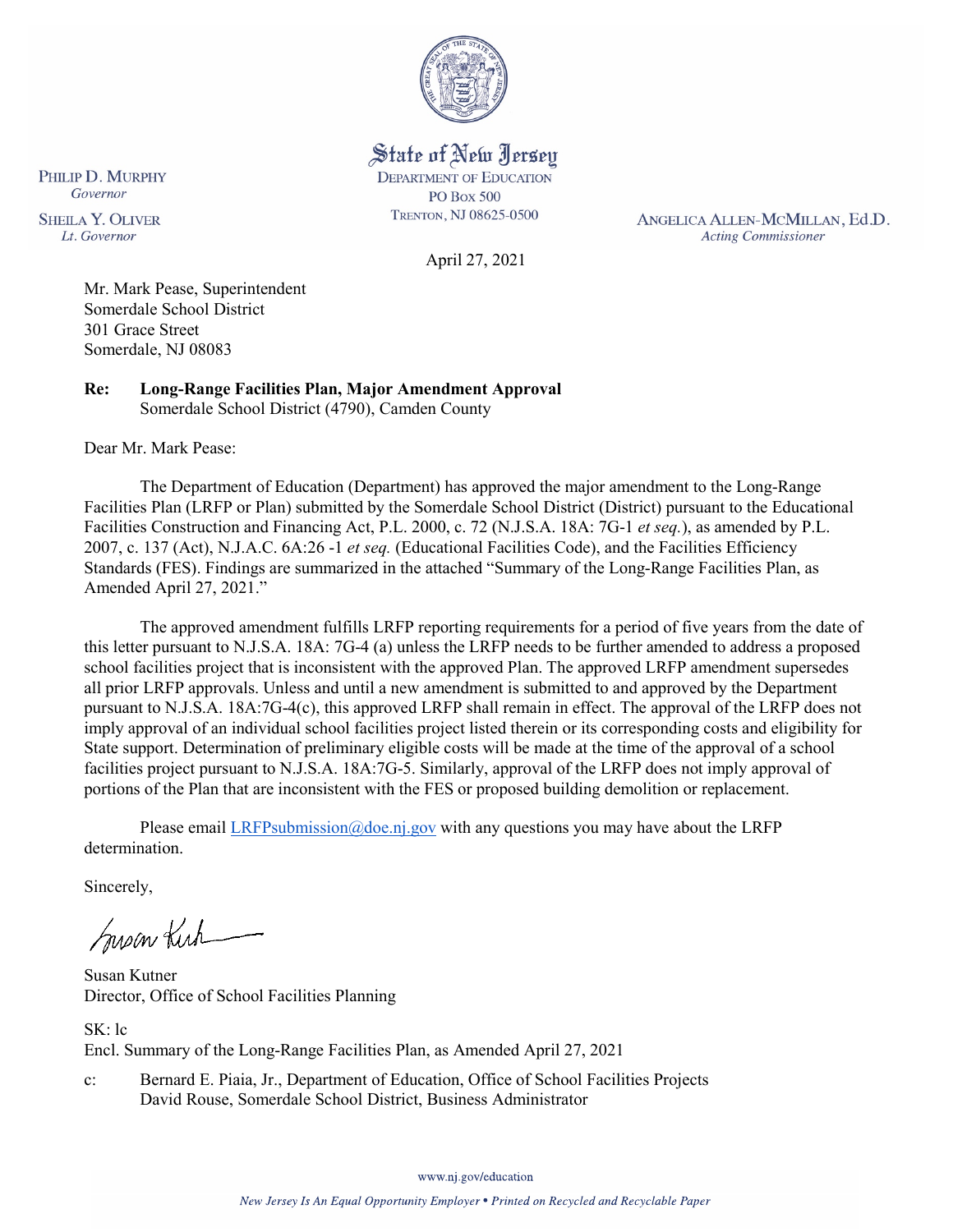## **Somerdale School District (4790) Summary of the Long-Range Facilities Plan, as Amended April 27, 2021**

The Department of Education (Department) has completed its review of the major amendment to the Long-Range Facilities Plan (LRFP or Plan) submitted by the Somerdale School District (District) pursuant to the Educational Facilities Construction and Financing Act, P.L. 2000, c. 72 (N.J.S.A. 18A: 7G-1 *et seq.*), as amended by P.L. 2007, c. 137 (Act), N.J.A.C. 6A:26-1 et seq. (Educational Facilities Code), and the Facilities Efficiency Standards (FES).

The following provides a summary of the District's approved amended LRFP. The summary is based on the standards set forth in the Act, the Educational Facilities Code, the FES, District-reported information in the Department's LRFP reporting system, and supporting documentation. The referenced reports in *italic* text are standard reports available on the Department's LRFP website.

### **1. Inventory Overview**

The District is classified as a Regular Operating District (ROD) for funding purposes. It provides services for students in grades PK-8.

The District identified existing and proposed schools, sites, buildings, rooms, and site amenities in its LRFP. Table 1 lists the number of existing and proposed district schools, sites, and buildings. Detailed information can be found in the *School Asset Inventory Report* and the *Site Asset Inventory Report.*

**As directed by the Department, school facilities projects that have received initial approval by the Department and have been approved by the voters, if applicable, are represented as "existing" in the LRFP.** Approved projects that include new construction and/or the reconfiguration/reassignment of existing program space are as follows: n/a.

| Category                                     | <b>Existing</b> | <b>Proposed</b> |
|----------------------------------------------|-----------------|-----------------|
| Number of Schools (assigned DOE school code) |                 |                 |
| Number of School Buildings <sup>1</sup>      |                 |                 |
| Number of Non-School Buildings <sup>2</sup>  |                 |                 |
| Number of Vacant Buildings                   |                 |                 |
| Number of Sites                              |                 |                 |

#### **Table 1: Number of Schools, School Buildings, and Sites**

Based on the existing facilities inventory submitted by the District:

- Schools using leased buildings (short or long-term):  $n/a$
- Schools using temporary classroom units (TCUs), excluding TCUs supporting construction: n/a
- Vacant/unassigned school buildings:  $n/a$

 $\overline{a}$ 

<span id="page-1-1"></span><span id="page-1-0"></span>*<sup>1</sup>* Includes district-owned buildings and long-term leases serving students in district-operated programs

<sup>&</sup>lt;sup>2</sup> Includes occupied district-owned buildings not associated with a school, such as administrative buildings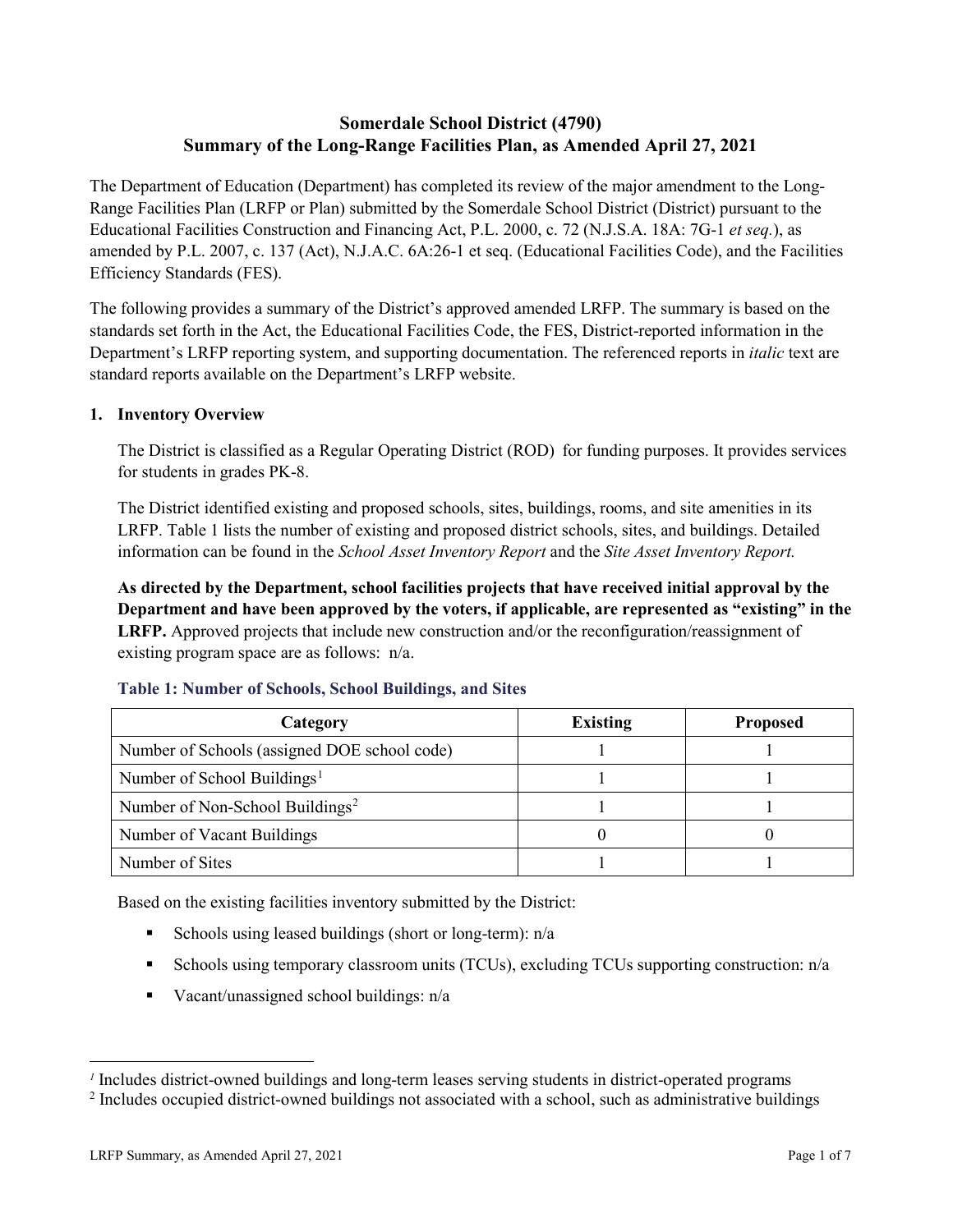Findings:

The Department has determined that the proposed inventory is adequate for approval of the District's LRFP amendment. However, the LRFP determination does not imply approval of an individual school facilities project listed within the LRFP; the District must submit individual project applications for project approval.

## **2. District Enrollments**

The District determined the number of students, or "proposed enrollments," to be accommodated for LRFP planning purposes on a district-wide basis and in each school.

The Department minimally requires the submission of a standard cohort-survival projection using historic enrollment data from the Application for School State Aid (ASSA) or NJ Smart. The cohort-survival method projection method forecasts future students based upon the survival of the existing student population as it moves from grade to grade. A survival ratio of less than 1.00 indicates a loss of students, while a survival ratio of more than 1.00 indicates the class size is increasing. For example, if a survival ratio tracking first to second grade is computed to be 1.05, the grade size is increasing by 5% from one year to the next. The cohort-survival projection methodology works well for communities with stable demographic conditions. Atypical events impacting housing or enrollments, such as an economic downturn that halts new housing construction or the opening of a charter or private school, typically makes a cohort-survival projection less reliable.

### **Proposed enrollments are based on a standard cohort-survival enrollment projection.**

Adequate supporting documentation was submitted to the Department to justify the proposed enrollments. Table 2 provides a comparison of existing and projected enrollments. All totals include special education students.

|                              | <b>Existing Enrollments</b> | <b>District Proposed Enrollments</b> |
|------------------------------|-----------------------------|--------------------------------------|
| <b>Grades</b>                | 2019-2020                   | 2024-2025                            |
| PK (excl. private providers) |                             | 31                                   |
| Grades K to 5                | 291                         | 268                                  |
| Grades 6 to 8                | 164                         | 133                                  |
| Grades 9 to 12               |                             |                                      |
| <b>Totals PK to 12</b>       | 486                         | 432                                  |

# **Table 2: Enrollments**

Findings:

The Department has determined the District's proposed enrollments to be acceptable for approval of the District's LRFP amendment. The Department will require a current enrollment projection at the time an application for a school facilities project is submitted incorporating the District's most recent enrollments in order to verify that the LRFP's planned capacity is appropriate for the updated enrollments.

# **3. District Practices Capacity**

Based on information provided in the room inventories, District Practices Capacity was calculated for each school building to determine whether adequate capacity is proposed for the projected enrollments based on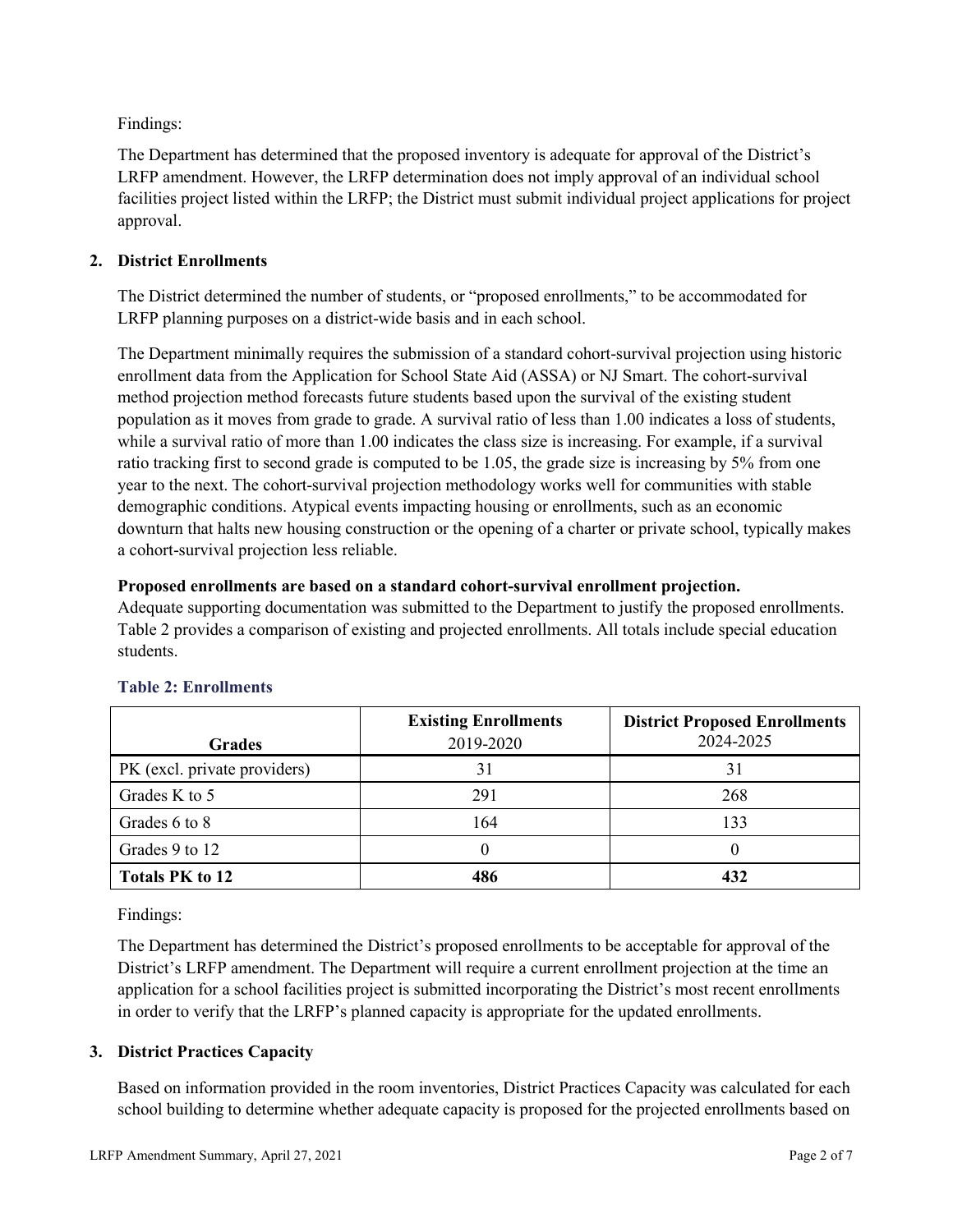district scheduling and class size practices. The capacity totals assume instructional buildings can be fully utilized regardless of school sending areas, transportation, and other operational issues. The calculations only consider district-owned buildings and long-term leases; short term leases and temporary buildings are excluded. **A capacity utilization factor of 90% for classrooms serving grades K-8 and 85% for classrooms serving grades 9-12 is applied in accordance with the FES.** No capacity utilization factor is applied to preschool classrooms.

In certain cases, districts may achieve adequate District Practices Capacity to accommodate enrollments but provide inadequate square feet per student in accordance with the FES, resulting in educational adequacy issues and "Unhoused Students." Unhoused students are considered in the "Functional Capacity" calculations used to determine potential State support for school facilities projects and are analyzed in Section 4.

Table 3 provides a summary of proposed enrollments and existing and proposed District-wide capacities. Detailed information can be found in the LRFP website reports titled *FES and District Practices Capacity Report, Existing Rooms Inventory Report, and Proposed Rooms Inventory Report.*

| <b>Grades</b>              | <b>Proposed</b><br><b>Enrollments</b> | <b>Existing</b><br><b>District</b><br><b>Practices</b><br>Capacity | <b>Existing</b><br>Deviation* | <b>Proposed</b><br><b>District</b><br><b>Practices</b><br>Capacity | <b>Proposed</b><br>Deviation* |
|----------------------------|---------------------------------------|--------------------------------------------------------------------|-------------------------------|--------------------------------------------------------------------|-------------------------------|
| Elementary ( $PK$ to 5)    | 299                                   | 308.55                                                             | 9.55                          | 308.55                                                             | 9.55                          |
| Middle $(6 \text{ to } 8)$ | 133                                   | 137.25                                                             | 4.25                          | 137.25                                                             | 4.25                          |
| High $(9 \text{ to } 12)$  | 0                                     | 0.00                                                               | 0.00                          | 0.00                                                               | 0.00                          |
| <b>District Totals</b>     | 432                                   | 445.80                                                             | 13.80                         | 445.80                                                             | 13.80                         |

### **Table 3: District Practices Capacity Analysis**

*\* Positive numbers signify surplus capacity; negative numbers signify inadequate capacity. Negative values for District Practices capacity are acceptable for approval if proposed enrollments do not exceed 100% capacity utilization.*

Considerations:

- Based on the proposed enrollments and existing room inventories, the District is projected to have inadequate capacity for the following grade groups, assuming all school buildings can be fully utilized: n/a
- Adequate justification has been provided by the District if the proposed capacity for a school significantly deviates from the proposed enrollments. Generally, surplus capacity is acceptable for LRFP approval if additional capacity is not proposed through new construction.

### Findings:

The Department has determined that proposed District capacity, in accordance with the proposed enrollments, is adequate for approval of the District's LRFP amendment. The Department will require a current enrollment projection at the time an application for a school facilities project is submitted, incorporating the District's most recent Fall Enrollment Report, in order to verify that the LRFP's planned capacity meets the District's updated enrollments.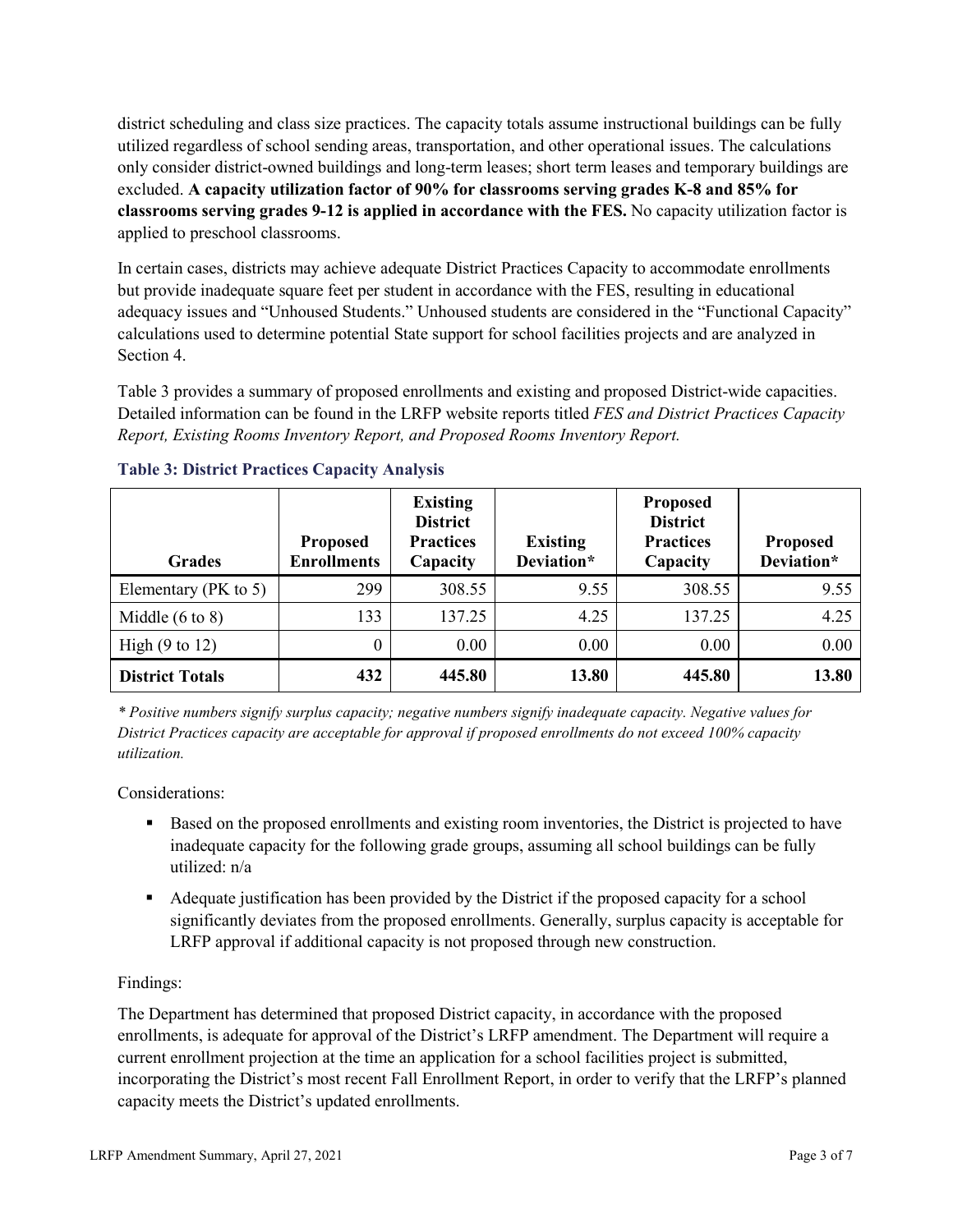### **4. New Construction Funding Eligibility**

*Functional Capacity* was calculated and compared to the proposed enrollments to provide a **preliminary estimate** of Unhoused Students and new construction funding eligibility. **A final determination will be made at the time of project application approval.**

*Functional Capacity* is the adjusted gross square footage of a school building *(total gross square feet minus excluded space)* divided by the minimum area allowance per full-time equivalent student for the grade level contained therein. *Unhoused Students* is the number of students projected to be enrolled in the District that exceeds the Functional Capacity of the District's schools pursuant to N.J.A.C. 6A:26-2.2(c). *Excluded Square Feet* includes (1) square footage exceeding the FES for any pre-kindergarten, kindergarten, general education, or self-contained special education classroom; (2) grossing factor square footage *(corridors, stairs, mechanical rooms, etc.)* that exceeds the FES allowance, and (3) square feet proposed to be demolished or discontinued from use. Excluded square feet may be revised during the review process for individual school facilities projects.

Table 4 provides a preliminary assessment of the Functional Capacity, Unhoused Students, and Estimated Maximum Approved Area for Unhoused Students for each FES grade group. The calculations exclude temporary facilities and short-term leased buildings. School buildings proposed for whole or partial demolition or reassignment to a non-school use are excluded from the calculations pending project application review. If a building is proposed to be reassigned to a different school, the square footage is applied to the proposed grades after reassignment. Buildings that are not assigned to a school are excluded from the calculations. In addition, only preschool students eligible for state funding (former ECPA students) are included. Detailed information concerning the calculations can be found in the *Functional Capacity and Unhoused Students Report* and the *Excluded Square Footage Report.*

| Category                                     | $PK/K$ to 5 | 6 to 8   | 9 to 12  | <b>Total</b> |
|----------------------------------------------|-------------|----------|----------|--------------|
| Eligible PK /K-12 Proposed Enrollments       | 299         | 133      | 0        |              |
| FES Area Allowance (SF/student)              | 125.00      | 134.00   | 151.00   |              |
| <b>Prior to Completion of Proposed Work:</b> |             |          |          |              |
| <b>Existing Gross Square Feet</b>            | 44,972      | 20,004   | $\theta$ | 64,976       |
| <b>Adjusted Gross Square Feet</b>            | 44,287      | 19,700   | $\theta$ | 63,987       |
| <b>Adjusted Functional Capacity</b>          | 346.62      | 154.18   | 0.00     |              |
| <b>Unhoused Students</b>                     | 0.00        | 0.00     | 0.00     |              |
| Est. Max. Area for Unhoused Students         | 0.00        | 0.00     | 0.00     |              |
| <b>After Completion of Proposed Work:</b>    |             |          |          |              |
| Gross Square Feet                            | 44,972      | 20,004   | $\theta$ | 64,976       |
| New Gross Square Feet                        | $\theta$    | $\theta$ | $\theta$ | $\theta$     |
| <b>Adjusted Gross Square Feet</b>            | 44,287      | 19,700   | $\Omega$ | 63,987       |
| <b>Functional Capacity</b>                   | 346.62      | 154.18   | 0.00     |              |
| <b>Unhoused Students after Construction</b>  | 0.00        | 0.00     | 0.00     |              |
| Est. Max. Area Remaining                     | 0.00        | 0.00     | 0.00     |              |

#### **Table 4: Estimated Maximum Approved Area for Unhoused Students**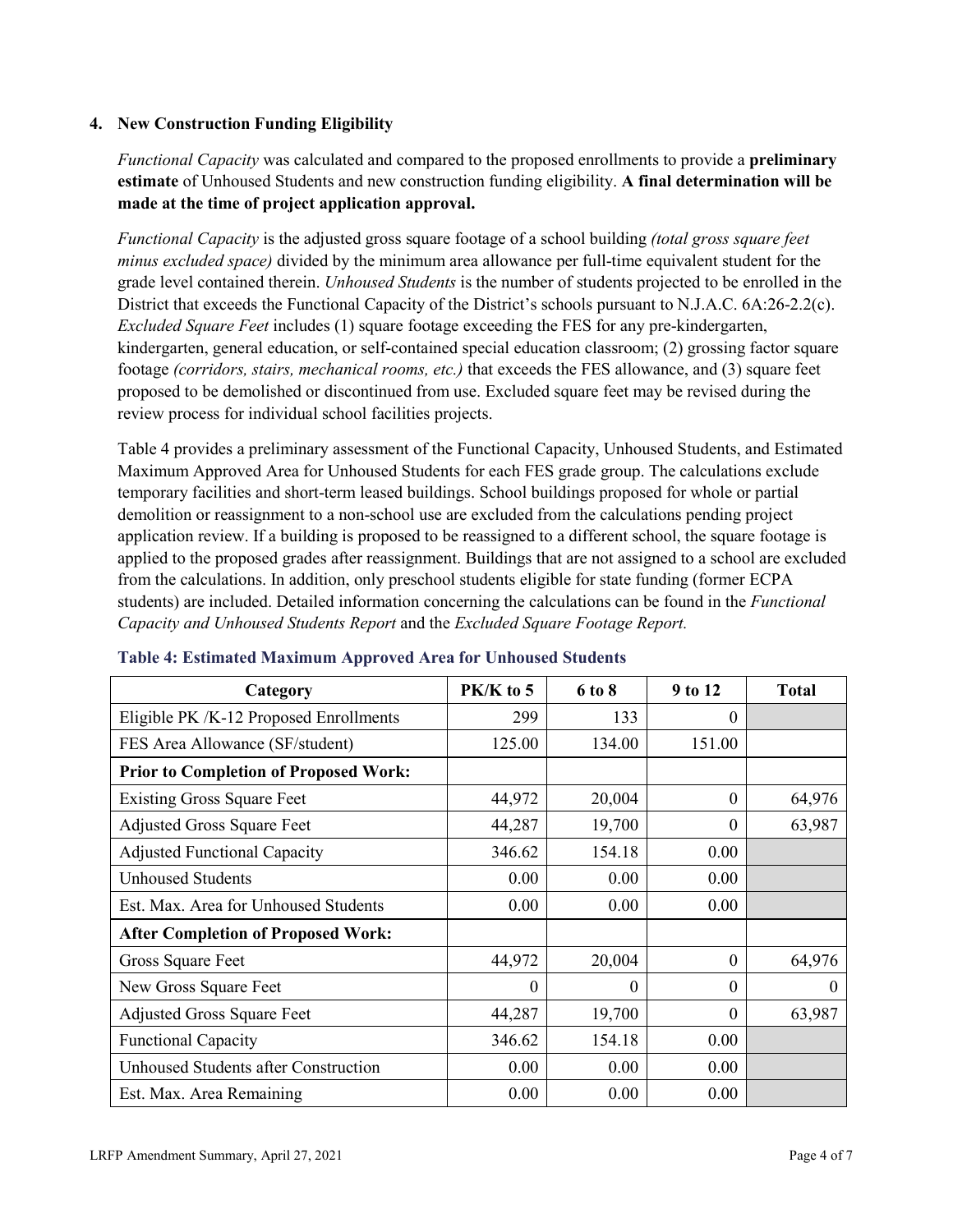Facilities used for non-instructional or non-educational purposes are ineligible for State support under the Act. However, projects for such facilities shall be reviewed by the Department to determine whether they are consistent with the District's LRFP and whether the facility, if it is to house students (full or part time) conforms to educational adequacy requirements. These projects shall conform to all applicable statutes and regulations.

Estimated costs represented in the LRFP by the District are for capital planning purposes only. The estimates are not intended to represent preliminary eligible costs or final eligible costs of approved school facilities projects.

Considerations:

- The District does not have approved projects pending completion, as noted in Section 1, that impact the Functional Capacity calculations.
- **The Functional Capacity calculations** *exclude* square feet proposed for demolition or discontinuation for the following FES grade groups and school buildings pending a feasibility study and project review: n/a.
- Based on the preliminary assessment, the District has Unhoused Students prior to the completion of proposed work for the following FES grade groups: n/a.
- New construction is proposed for the following FES grade groups: n/a.
- Proposed new construction exceeds the estimated maximum area allowance for Unhoused Students prior to the completion of the proposed work for the following grade groups: n/a.
- The District, based on the preliminary LRFP assessment, will not have Unhoused Students after completion of the proposed LRFP work. If the District is projected to have Unhoused Students, adequate justification has been provided to confirm educational adequacy in accordance with Section 6 of this determination.

### Findings:

Functional Capacity and Unhoused Students calculated in the LRFP are preliminary estimates. Preliminary Eligible Costs (PEC) and Final Eligible Costs (FEC) will be included in the review process for specific school facilities projects. A feasibility study undertaken by the District is required if building demolition or replacement is proposed per N.J.A.C. 6A:26-2.3(b)(10).

### **5. Proposed Work**

The District assessed program space, capacity, and physical plant deficiencies to determine corrective actions. Capital maintenance, or *"system actions,"* address physical plant deficiencies due to operational, building code, and /or life cycle issues. Inventory changes, or *"inventory actions,*" add, alter, or eliminate sites, site amenities, buildings, and/or rooms.

The Act (N.J.S.A. 18A:7G-7b) provides that all school facilities shall be deemed suitable for rehabilitation unless a pre-construction evaluation undertaken by the District demonstrates to the satisfaction of the Commissioner that the structure might pose a risk to the safety of the occupants even after rehabilitation or that rehabilitation is not cost-effective. Pursuant to N.J.A.C. 6A:26-2.3(b)(10), the Commissioner may identify school facilities for which new construction is proposed in lieu of rehabilitation for which it appears from the information presented that new construction is justified, provided, however, that for such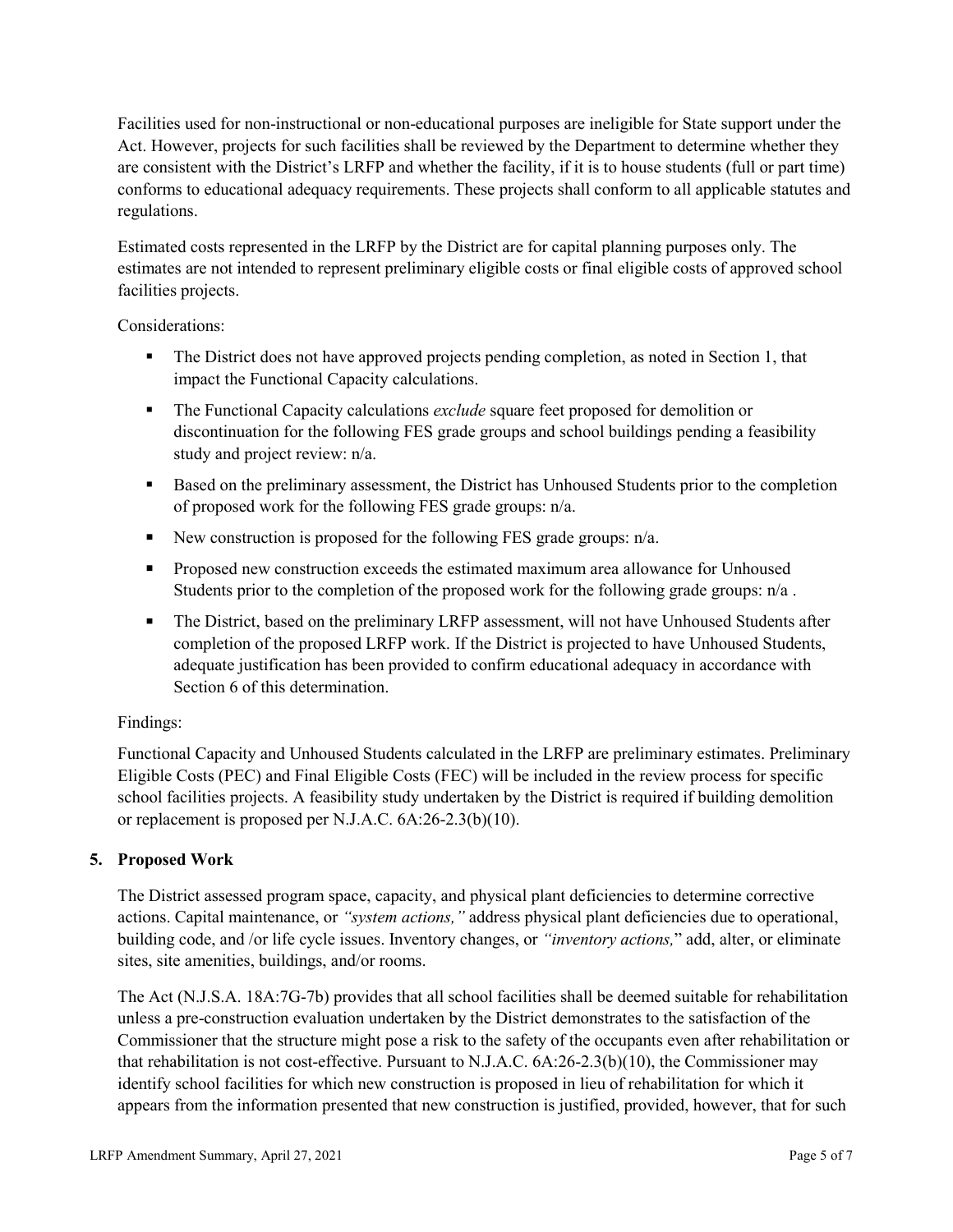school facilities so identified, the District must submit a feasibility study as part of the application for the specific school facilities project. The cost of each proposed building replacement is compared to the cost of additions or rehabilitation required to eliminate health and safety deficiencies and to achieve the District's programmatic model.

Table 5 lists the scope of work proposed for each school based on the building(s) serving their student population. Proposed inventory changes are described in the LRFP website reports titled *"School Asset Inventory Report and "Proposed Room Inventory Report."* Information concerning proposed systems work, or capital maintenance can be found in the "LRFP Systems Action Summary Report."

With the completion of the proposed work, the following schools are proposed to be eliminated: n/a; the following schools are proposed to be added: n/a.

| <b>Proposed Scope of Work</b>                                                                  | <b>Applicable Schools</b>   |
|------------------------------------------------------------------------------------------------|-----------------------------|
| <b>Renovation only</b> (no new construction)                                                   |                             |
| System actions only (no inventory actions)                                                     | Somerdale Park School (020) |
| Existing inventory actions only (no systems actions)                                           | n/a                         |
| Systems and inventory changes                                                                  | n/a                         |
| <b>New construction</b>                                                                        |                             |
| Building addition only (no systems actions)                                                    | n/a                         |
| Renovation and building addition (system, existing<br>inventory, and new construction actions) | n/a                         |
| New building on existing site                                                                  | n/a                         |
| New building on new or expanded site                                                           | n/a                         |
| Site and building disposal (in addition to above scopes)                                       |                             |
| Partial building demolition                                                                    | n/a                         |
| Whole building demolition                                                                      | n/a                         |
| Site and building disposal or discontinuation of use                                           | n/a                         |

#### **Table 5: School Building Scope of Work**

Findings:

The Department has determined that the proposed work is adequate for approval of the District's LRFP amendment. However, Department approval of proposed work in the LRFP does not imply the District may proceed with a school facilities project. The District must submit individual project applications with cost estimates for Department project approval. Both school facilities project approval and other capital project review require consistency with the District's approved LRFP.

### **6. Proposed Room Inventories and the Facilities Efficiency Standards**

The District's proposed school buildings were evaluated to assess general educational adequacy in terms of compliance with the FES area allowance pursuant to N.J.A.C. 6A:26-2.2 and 2.3.

District schools proposed to provide less square feet per student than the FES after the completion of proposed work as indicated in Table 5 are as follows: n/a